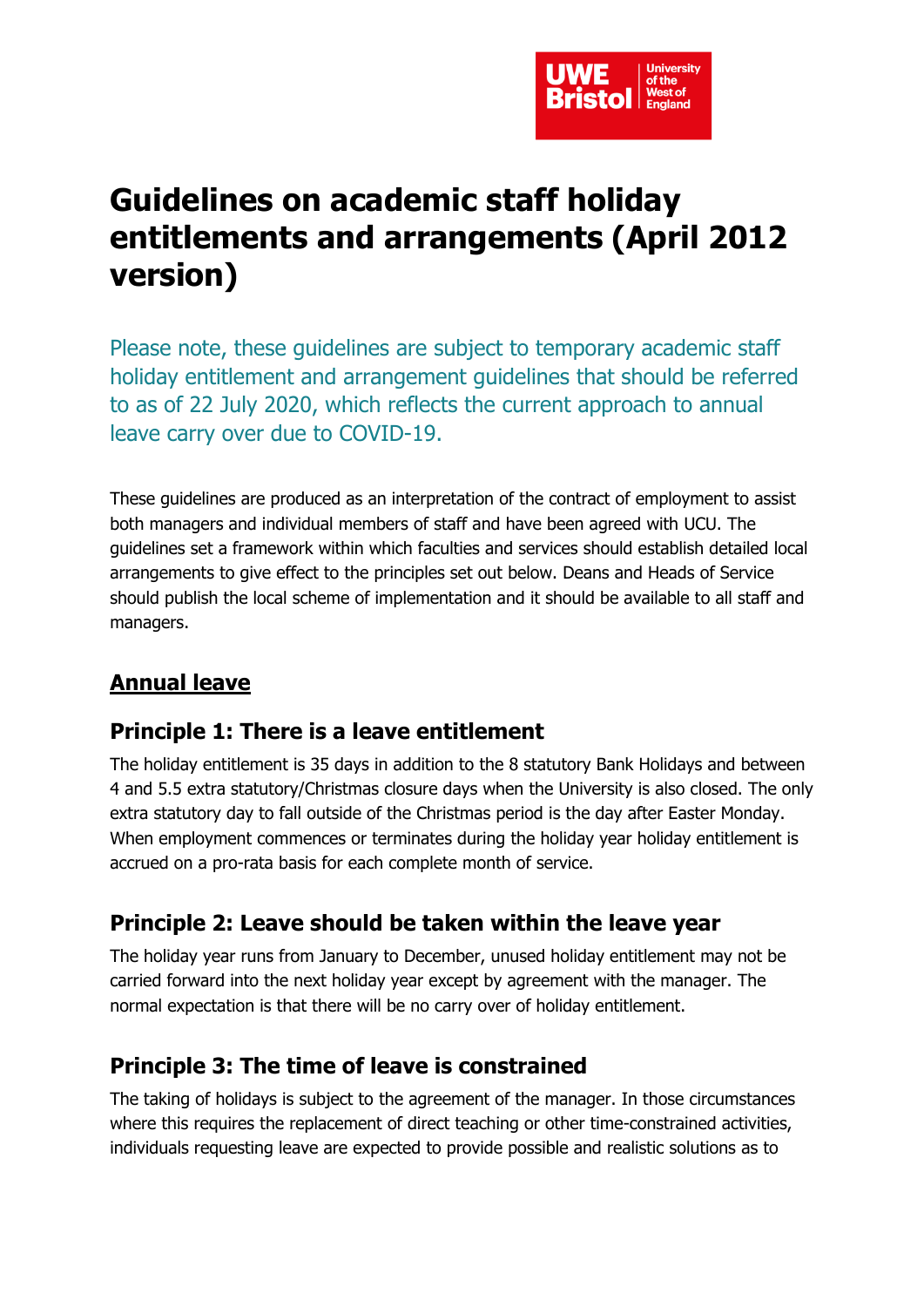

how this might be done. Leave cannot be granted until appropriate plans have been put into place.

Holidays may be taken at any time of year as long as the individual meets their professional responsibilities and has the agreement of their manager. Given the nature of the academic year the taking of holiday during teaching periods can present particular problems and therefore would need careful forward planning and liaison with the immediate line manager and other relevant colleagues.

Managers will also need to balance the number of requests for leave at any one time of the leave year. Thus it may not always be possible to grant leave either during the times requested or for the amount requested.

The University runs on a year round basis and there are tasks and roles to be performed on the same basis. As professional academics staff have a collective responsibility to ensure that the reasonable expectation of the University is met at all times and in a manner that is reasonably fair and equitable in relation to their colleagues.

For individuals to meet this expectation they need to have an understanding of the tasks and roles that need to be covered, in particular during the popular holiday periods, and there needs to be some oversight of holiday booking.

### **Principle 4: Leave arrangements need to be managed**

As early as possible after 1 September each year the Faculty/Service will set out the expectation for cover during the coming calendar year and staff will be invited to indicate the periods that they wish to take as holiday. This will usually involve some form of leave logging system.

No later than the end of November the pattern of holiday requests will be reviewed to identify any problems of cover and managers will then work with individuals and teams as necessary to resolve the problems. The intention will be to resolve matters to the satisfaction of all parties wherever possible.

### **Principle 5: There are contractual obligations on the University**

When seeking to ensure that appropriate cover is provided managers will bear in mind that staff have a right to expect to take their full holiday entitlement within the year. The contract states that an individual will be granted up to 6 weeks of their normal holiday entitlement in one continuous period during the summer holiday period and, subject to the organisational requirements of the institution, such a request will not be unreasonably refused.